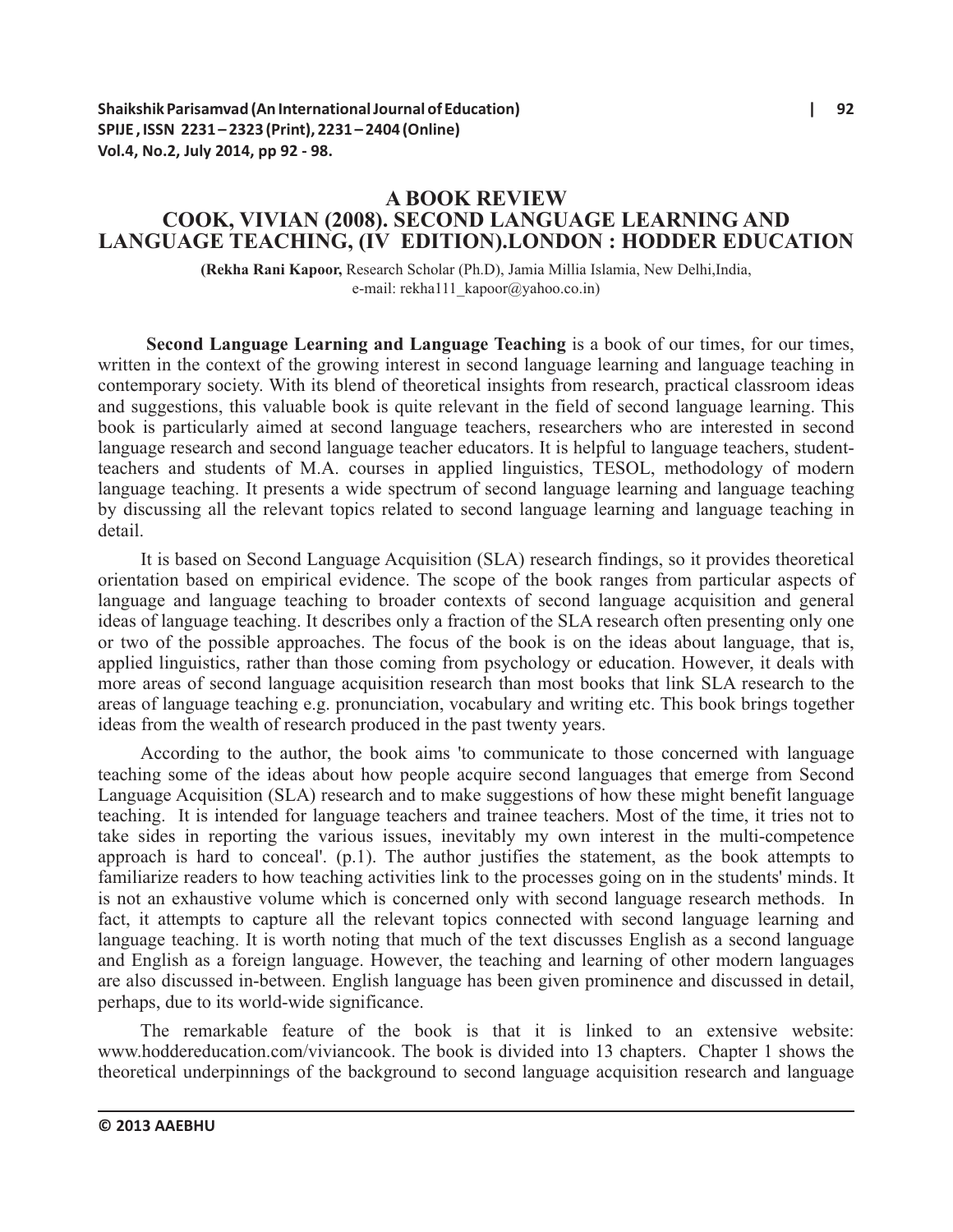### **SPIJE, Vol.4, No.2, July 2014 | 93**

teaching. Chapter 2 throws light on learning and teaching different types of grammar in L2. Chapter 3 describes strategies for undertaking, learning and teaching vocabulary in L2. Chapter 4 discusses on learning and teaching pronunciation in L2. Chapter 5 deals with acquisition and teaching a new writing system in L2. Chapter 6 contains strategies for communicating and learning in L2. Chapter 7 emphasizes listening and reading processes in L2. Chapter 8 gives an insight to the readers on individual differences in L2 users and L2 learners. Chapter 9 gives details on classroom interaction and conversation analysis. Chapter 10 is concerned with the L2 user and the native speaker. Chapter 11 focuses on the goals of language teaching. Chapter 12 highlights the general models of L2 learning. The last chapter, i.e., chapter 13 analyses the second language learning and language teaching styles.

Chapter 1 investigates the background to second language acquisition research and language teaching. After the introduction, it narrates the scope of the book. The author describes second language acquisition research, the history of second language acquisition research, the aspects of SLA research, how it evolved, the current status of second language acquisition research and some prominent facts that second language acquisition research has discovered. She maintains that insight from SLA research can help teachers, at the general level of understanding; knowing what language learning consists of builds on the teacher's awareness of everything that happens in the classroom and heightens the teacher's empathy with the students. In this way, in the chapter 1, the author gives background information regarding second language acquisition research and language teaching.

Chapter 2 gives a detailed account on learning and teaching different types of grammar in L2. The various types of grammar – prescriptive grammar, traditional grammar, structural grammar and grammar as knowledge in the mind are explained by giving appropriate examples and quotes by eminent linguists and authors. She, then, discusses structure words, morphemes and sequences of acquisition by providing terminology of key words and presenting the difference between content words and structure words in tabular form. A comparative table clearly mentions the difference between content words and structure words. The examples are given to enlighten the readers. The salient features of processability are also presented in a box. The author, then, discusses the principles of and parameters of grammar. She tries to describe how parameters capture the many grammatical differences between languages.

Chapter 3 is related to learning and teaching vocabulary in L2. Starting with word frequency, the author provides a list and a table which comprises the 20 most frequent nouns, verbs and adjectives in English. After it, a test is given to assess the vocabulary of readers. She maintains that frequency is, usually, established now-a-days from a large corpus of a language, such as the BNC for English and frequency is only one factor in the choice of words to teach. She, then, describes knowledge of words by throwing light on the forms of the words, grammatical properties, lexical proportion and meaning. She advocates that the L1 and the L2 sets of vocabulary in the L2 user's mind may be related in various ways, ranging from completely separate to completely integrated. She, then, describes components of meaning, lexical reflection, prototypes to discuss types of meaning. She raises a question whether meanings are universal or not. Later strategies based on emperical work for understanding and learning vocabulary are presented. At the end of this chapter, vocabulary and teaching section is dealt with in detail.

Chapter 4 is concerned with acquisition and teaching of pronunciation in  $L<sub>2</sub>$ . The chapter starts with background information and one test (instant accent test for English consonants). The author throws light on phonemes and second language acquisition, by providing key words and a list of characteristics of speakers of different  $L<sub>1</sub>$  using English. She advocates that a critical aspect of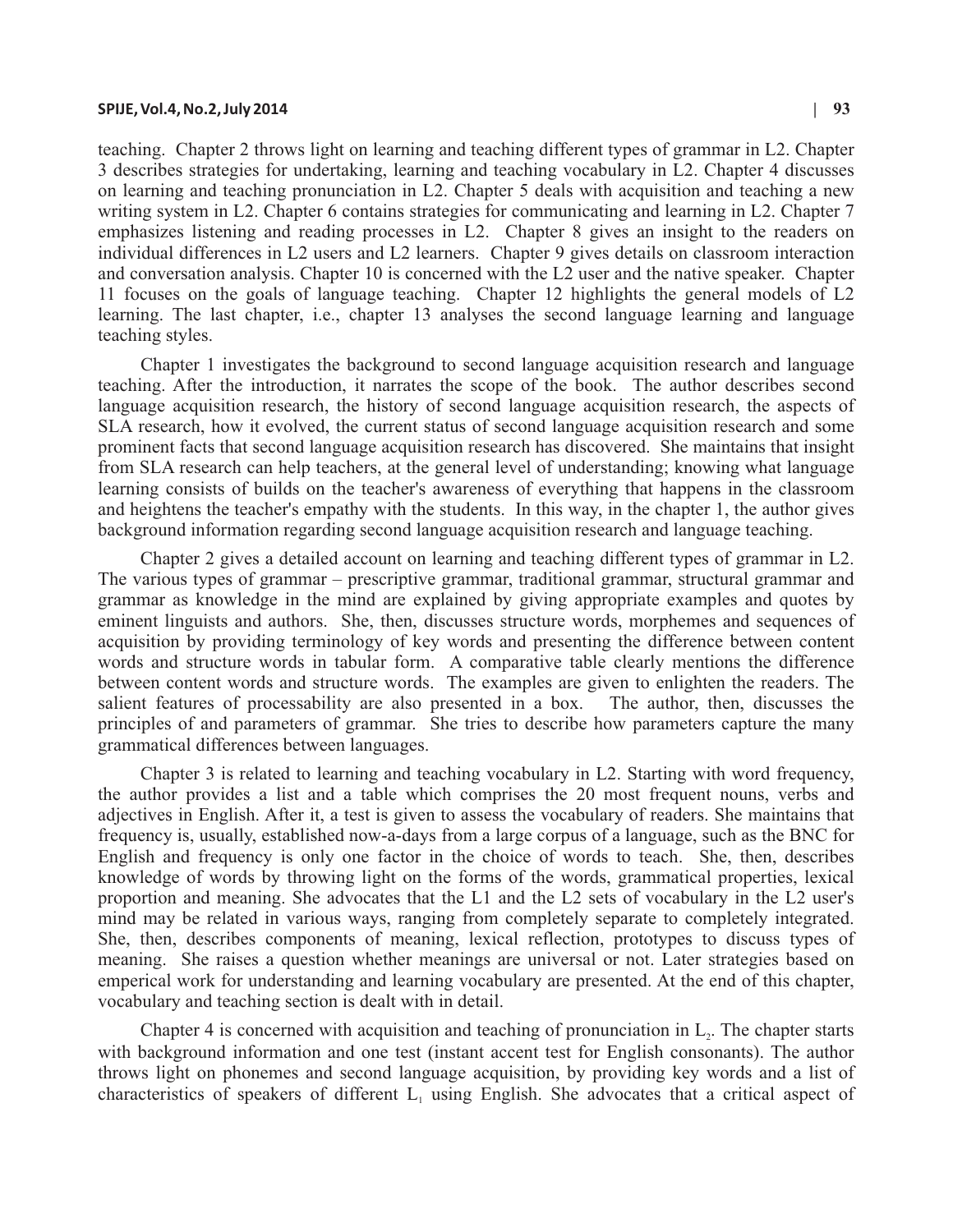language acquisition is the mastery of syllable structure. She tries to list down the causes of problems which  $L_2$  learners face while learning  $L_2$ , particularly, in pronunciation. She describes the ontogeny phylogeny model to explain L, phonological acquisition in a second language. At the end of the chapter, the sub topic 'learning and teaching intonation' is also taken. The author concludes that major L, learning problem is moving between the two major ways of using intonation in the world's languages: tone languages where intonation shows difference in lexical meaning and intonation languages where intonation shows grammar and attitude.

Chapter 5 begins with the assertion that SLA research and language teaching have assumed that writing depends on speech, rather than being another mode of language. It provides background information regarding writing systems. The author reviews research on the writing system. One exercise related to the extract of Charles Dickens' the Pickwick papers has also been given for the readers. The figure mentioning meaning-based and sound-based writing is helpful in explaining writing systems. The author gives examples from various languages to explain writing systems. In order to deal with these topics, she starts with spelling, mentioning structure words spelling, and structure word spelling rules and vowel correspondence rules and mistakes with English spelling. She gives a list of problems for users of specific  $L_1$  writing systems to put forth his point. She gives examples from English language that the English spelling system has a number of specific rules such as structure word rules and  $L_2$  learners of English make spelling mistakes based in part on their  $L_1$ writing system, in part on lack of knowledge of the English spelling rules. Word test exercises are also given to acquaint the readers what mistakes the students make.

Chapter 6 examines strategies for communicating and learning. It begins with investigating communication strategies as social interaction and as psychological problem solving. The author highlights the fact that L, learners attempt to communicate through a language that is not their own. She provides different approaches to  $L<sub>2</sub>$  communication strategies dividing it into three main categories: socially motivated strategies, psychologically motivated strategies and compensatory strategies. She reflects that communication strategies are a natural part of conversational interaction that people fall back on when they have difficulty in getting things across. The second important thing is that students fall back on the first language strategies, so teaching can heighten students' awareness of which of their natural strategies are useful in a second language. She further emphasizes on the types of learning strategies. She substantiates his views by giving ample research evidence on learning strategies and language teaching.

Chapter 7 deals with listening and reading processes. She initiates the discussion by describing the schema theory, scripts and discourse and scripts and schema theory in teaching. She sums up that knowledge of conventional situations (scripts) is important to  $L<sub>2</sub>$  use and background knowledge (schemata) is important to  $L$ , learners. She concludes this part that use of vague words hinders lower-level learners. She analyses the elements of listening, mentioning bottom-up parsing and topdown parsing and presenting figure – 'phrase structure tree' to clarify the topic. She further throws light on the teaching of listening. He reviews researches and gives example of the COBUILD English course. The suggestive guidelines for teachers i.e. to build up student's background knowledge, emphasis on vocabulary in the teaching of texts, allow for students' inherent loss of efficiency in processing the  $L_2$  and help students to appreciate different cultural schemas.

The concern of Chapter 8 is with how  $L<sub>2</sub>$  learners vary as individuals. It focuses on the individual differences in  $L_2$  users and  $L_2$  learners. The author reiterates that children learn their  $L_1$ naturally in the intimate situations of their family and school learners learn  $L_2$  formally in the public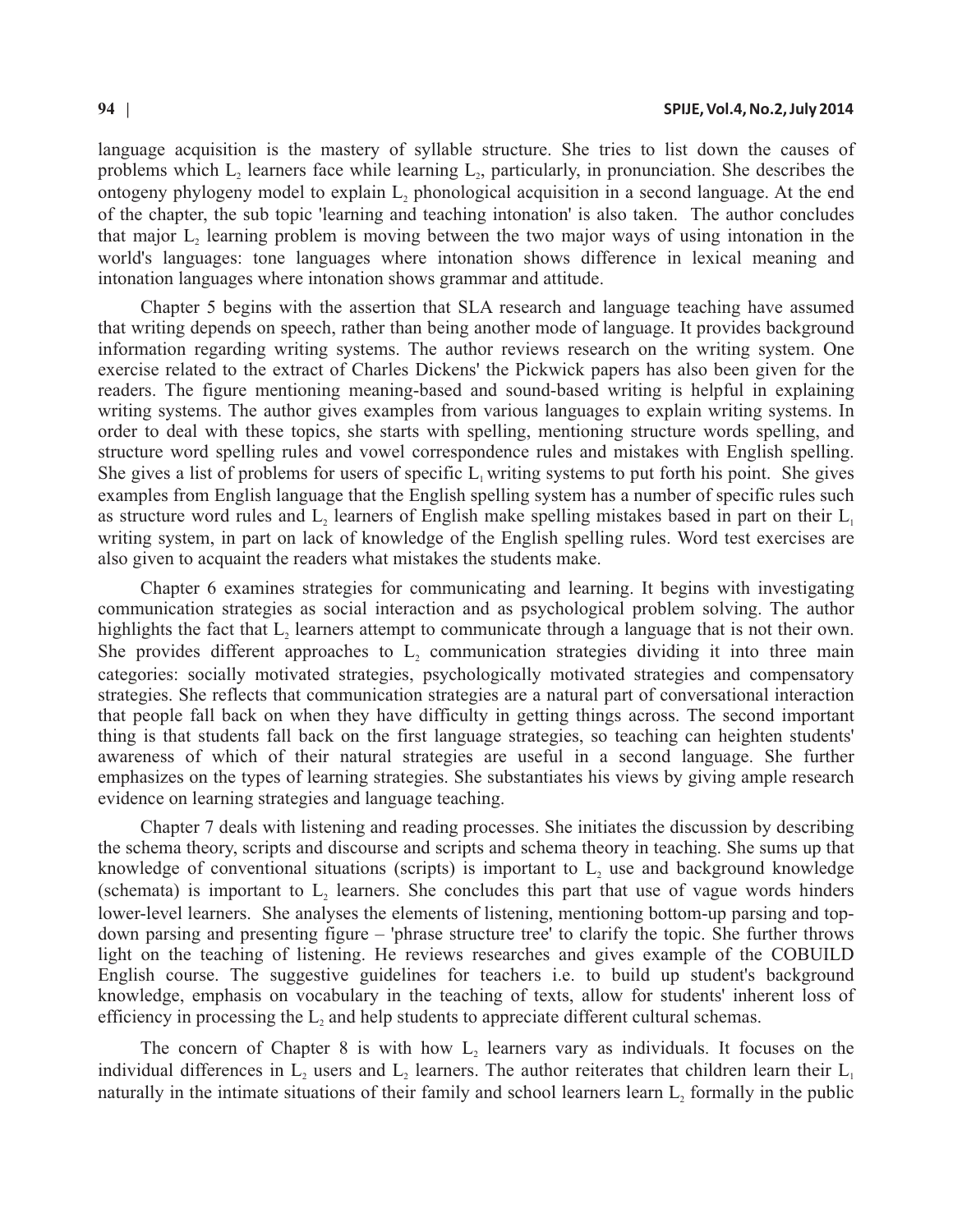### **SPIJE, Vol.4, No.2, July 2014 | 95**

situation of the classroom. This chapter looks at some of the ways in which individuals differ that have been linked to how well they learn a second language in the classroom. This chapter is linked with chapter 6, in the sense, that individuals choose for themselves how to process or learn language. The author analyses the factors related to  $L<sub>2</sub>$  learning - motivation, attitudes, aptitude, age and other personality traits. She gives examples of eminent personalities such as Gandhi, Einstein, Picasso, Marie Curie and Samuel Beckett, are bilinguals, who are never mentioned as successful  $L<sub>2</sub>$  users. The author gives suggestive guidelines, which are quite relevant i.e. the variety and nature of motivations need to be recognized. Teachers should work with, not against, student motivation in materials and context and different teaching can be provided for learners with different type of aptitude even streaming into fast and slow streams.

Chapter 9 is a helpful section on classroom interaction and conversation analysis with respect to second language. It examines  $L<sub>2</sub>$  learning inside and outside classrooms. The author reviews the research and discusses on the language of classrooms in general and language in the language teaching classroom. She tries to bring out differences between the language teaching classroom and other classrooms. The distinction between authentic and non-authentic language has been presented and the justification for the use of authentic text in communication teaching are presented.

Chapter 10 brings together themes about the relationship between people who know more than one language and monolingual native speakers. The author points out that a central issue in SLA research and language teaching is the concept of the native speaker. The authors' suggestions regarding ways of using the  $L_1$  in classroom are practical i.e. teacher using  $L_1$  for conveying meaning of words or sentences and for explaining grammar, teacher using  $L<sub>1</sub>$  for managing the classroom, for giving instructions, for teaching activities and for teaching and using as part of main learning ability.

Chapter 11 looks at language as the possessions of a group and at the  $L$ , user as a member of a specific group. It describes some of the roles that second language plays in people's lives and how they can be translated into goals of language teaching. It raises the fundamental questions of why we are teaching a second language, what students want to be, what groups they want to belong to, things which teachers, often, neglect to think about in their absorbing teaching lives. The chapter discusses the goals of language teaching. The author discusses the different roles of second languages in people's lives by refuting the myth that bilingualism in itself has a bad effect on children. By citing empirical evidence, she justifies the advantages of bilingualism. He throws light on various aspects of bilingualism – bilingualism by choice, second language for religious use, official languages and  $L<sub>2</sub>$ learning and multilingualism and  $L_1$  learning.

Chapter 12 applies to some general ideas from second language acquisition research to language teaching. It deals with some of the general models and approaches that researchers have devised to explain how people learn second languages, rather than with individual pieces of research or different areas of language. The educational implications of the universal grammar model of  $L<sub>2</sub>$ learning are – teachers should design optimum input for triggering parameters and emphasize the teaching of vocabulary items with specification of how they can occur in grammatical structures. The author moves the discussion by presenting processing models which evolved as a revolt against universal grammar.

The last chapter i.e. Chapter 13 looks at some general questions of teaching methodology in the light of second language acquisition research. It reverses the direction of chapter 12 by proceeding from teaching to L, learning. It also provides an overview of the diversity of alternative language teaching methods that teachers should be aware of. The chapter examines second language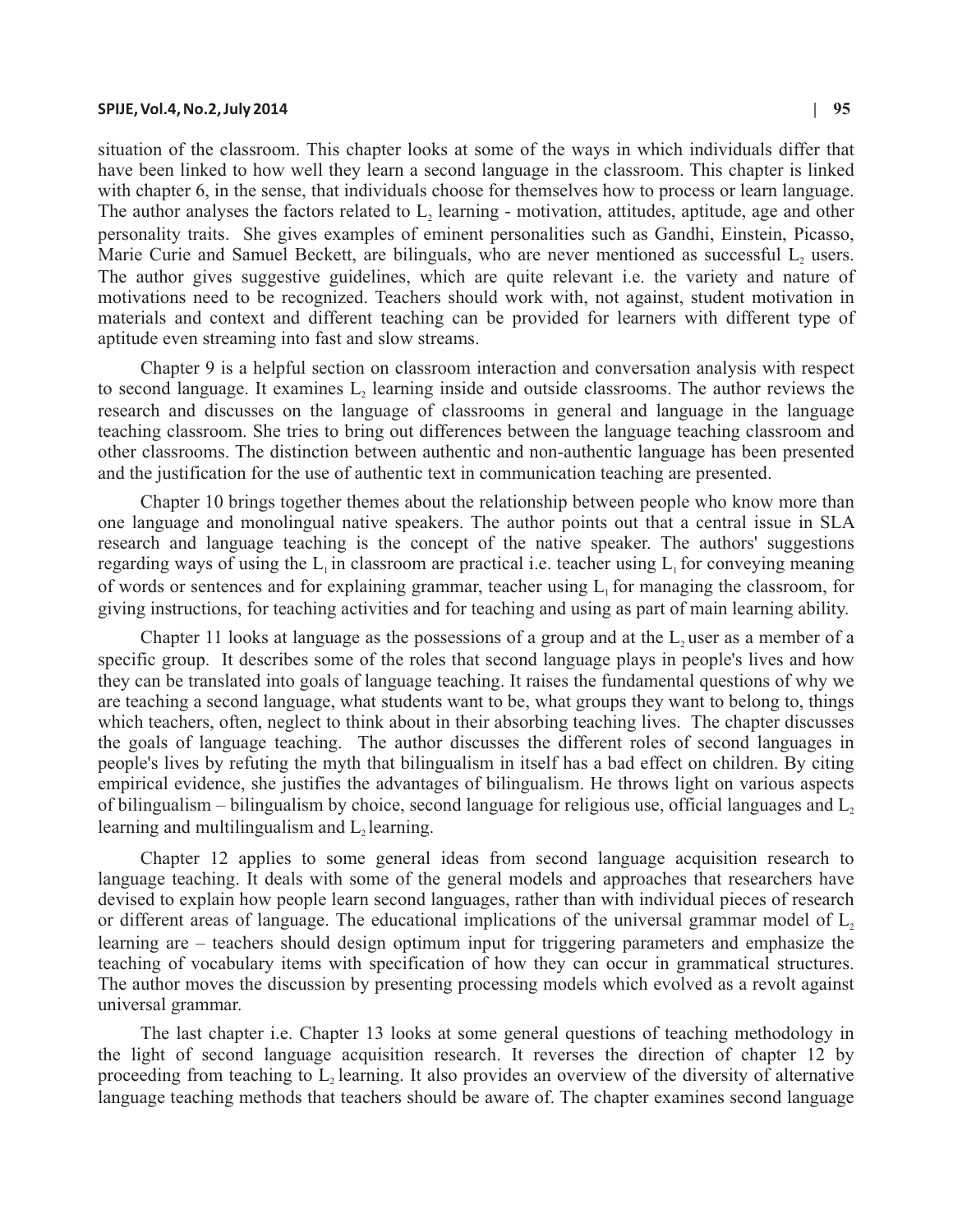learning and language teaching styles. The author, by citing researches, links the teaching method with earlier topics presented in chapter 1. The author gives suggestions for teaching which are relevant, Such as use it with academic students who have individual goals of self-development rather than international or local goals, supplement it with other components and process of language and remember to develop the powerful individual goals for the students, rather than be carried away by the sheer knowledge of grammar.

The major strength of the book is that it makes suggestions and comments, rather than giving asserted dogmatic axioms. It provides a suggestive framework to all practising teachers which they should weigh them against all other factors in their unique teaching situation before deciding how seriously to take them. I appreciate the way in which the book has been written because considering teaching from an L, learning perspective in such a way will certainly lead in the future to a more comprehensive and scientifically based view of language teaching. According to the language learning journal, it is "….a very valuable text for foreign language teachers and those in training and should feature…on reading lists of initial teacher education courses."

## **The back coverpage prints about the book:**

'The fourth edition of this classic textbook has been revised to reflect recent developments in language teaching and learning yet retains the basic structure and approach so popular with its readers. Teaching and learning content has been updated, particularly taking into account the rise of task-based learning, conversational analysis and social models of second language acquisition, changes in national syllabus and examinations and the increasing controversy over the role of the native speaker target'. This claim is justified as the book remains an essential textbook for all student-teachers of modern languages and TESOL as well as applied linguistics. It claims to offer an introduction to the application of Second Language Acquisition (SLA) research to language teaching and it accomplishes its goals.

As far as the presentation is concerned, it is very much impressive. Each chapter starts with introduction enabling the readers to link the topic with their previous knowledge or understanding of the content and motivating them to read further. Focus questions, which encourage the readers to check their own assumptions regarding language teaching and assess their knowledge regarding various topics have been posed. For example, 'who do you know who is good at languages? Why do you think this is so? So you think that everybody learns a second language in roughly the same way? (p. 6) compel the reader to think on second language acquisition research. Each chapter comprises these key words which are explained in an appropriate manner. One of the distinguishing characteristics in this book is that it incorporates empirical evidence while describing the topics.

Various figures further enlighten the reader to build on understanding regarding topics. Each chapter presents useful information in the box. The prominent feature of the boxes is that in these boxes, important information is presented in pointers for the easy access of the reader. At the end of each chapter, discussion topics are given which are relevant and motivate the reader to reflect on their understanding.

All these topics invite the readers to express their views and opinions. Each chapter contains discussion topics which are stimulating enough to enable the reader to build on his/her own understanding. There is a list of further reading at the end of each chapter which enriches the readers with a variety of books they can refer to, build in order to a broader perspective regarding issues. An answer key is also given at the end of those chapters in which question have been asked in-between the lesson.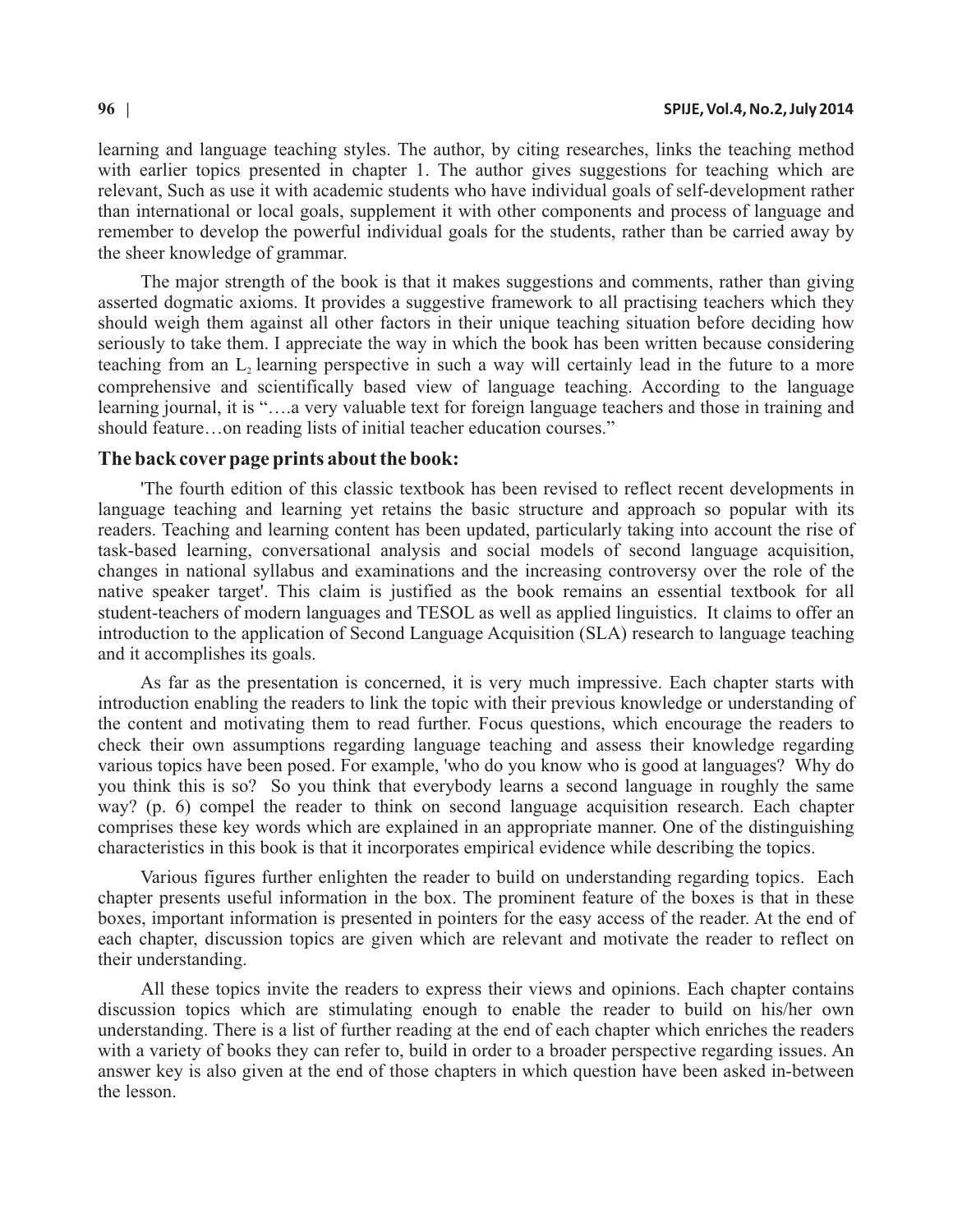### **SPIJE, Vol.4, No.2, July 2014 | 97**

The book contains a detailed list of course books mentioned at the end. It begins with a 'note to teachers' explaining the scope of the book and mentioning the web source. It rightly states that it presupposes no previous background and provides explanations and glossaries of important term. Most sections of each chapter start with focus questions and keywords and end with summaries of the area and of this application, as well as presenting discussion topic and further reading.

The book's cover page is attractive, showing knots of threads of various colours. It may connote the various languages that the native language speaker tries to learn. The thread can be taken as symbol of one particular language. The union of various threads shows multilingual aspect. As the book deals with the various aspects related to second language acquisition by learners and teaching second language, the book's title has been selected as Second Language Learning and Language Teaching which is apt, appealing and captures the attention of the readers.

The book declares itself to be not prescriptive and comprehensive on SLA research, but a basis for shared discussion and concentrates on those based on ideas about language, that is, applied linguistics. The text is dense and contains a multitude of figures, tables, key questions and is regularly punctuated with discussion topics, further reading and suggestion for personal reflection. The topics give teachers the confidence to tackle relevant issues at an appropriate level, the vocabulary used in each chapter is clear. The language is easily comprehensive and illustrations are easy to follow. The book serves its purpose to acquaint the readers with all related topics regarding second language learning and language teaching. The book is readable and informative, as well as thought-provoking. It may be particularly interesting for language teachers, student-teachers and students of applied linguistics.

The book is full of useful information and extended advice but many of the salient points may be lost in the denseness of the text. I think that while discussing on second language acquisition, the author should use a wide variety of different languages to provide examples, but he restricts himself to emphasize on English rather than other languages. The author also acknowledges this fact and agrees to this point that much of the discussion of the book is concerned with English as a second language and English as a foreign language, which is partly due to much of SLA research investigates English rather than other languages. He rightly acknowledges that his book features only a fraction of SLA research on a given topic. Given the strong focus of this book on language teaching, it should not be considered a weakness of the book. Readers interested in a broader overview of SLA research into specific topics should consult other relevant publication such as, Cook's 'Linguistics and Second Language Acquisition' (1993); R. Ellis' 'The study of second language acquisition' (1994); Myles and Mitchell's 'Second Language Learning Theories' (1998); Ernesto Macaro's 'Teaching and Learning a Second Language : A guide to recent research and its implication' (2003); and Leaver, Betly Lou, Ehrman, Medeline and Sheckhtman, Borio'. 'Achieving success in second language acquisition' (2005); Porte, Graeme Keitn's 'Appraising research in Second Language Learning: A practical approach to critical analysis of quantitative research' (2002).

Vivian's book covers several aspects regarding second language learning and language teaching, yet some aspects are missing. I feel that focus of the book is more on second language learning and the concepts which are related to teaching, they are not covered in much detail. For example, the role of second language teachers is not discussed, the role of second language teacher educators is not taken into account, teacher cognition in language teaching is altogether missing in the book, the relationship between cognition and practice is not described and task designs are not mentioned. The field of teacher education is relatively underexplored one in both second and foreign language teaching. As we move from a period of "teacher training," characterized by approaches that